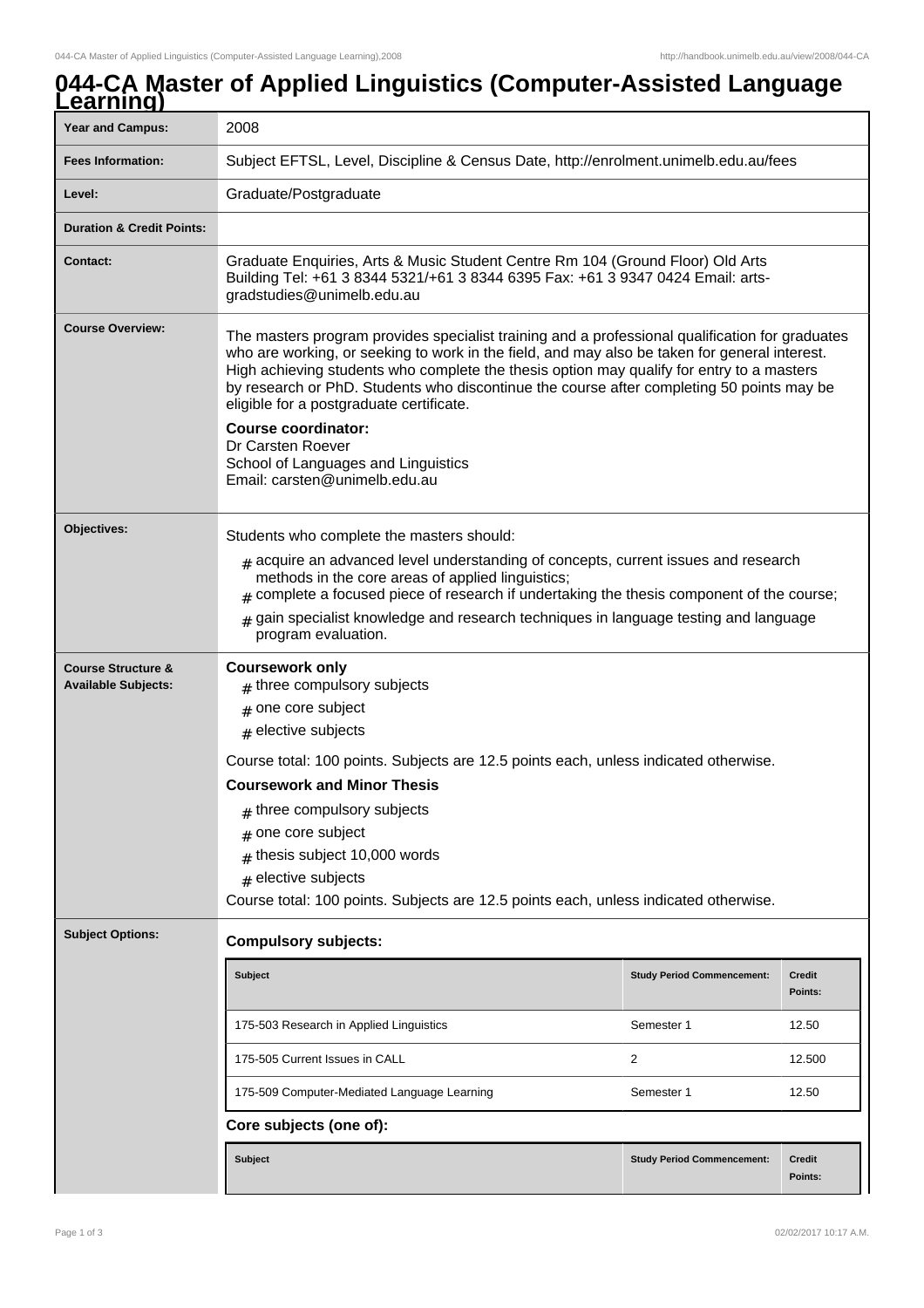| 175-507 Quantitative Methods in Language Studies | Semester 1                        | 12.50                    |
|--------------------------------------------------|-----------------------------------|--------------------------|
| or<br><b>Subject</b>                             | <b>Study Period Commencement:</b> | <b>Credit</b><br>Points: |
| 175-525 English Phonetics and Phonology          | Semester 2                        | 12.50                    |
| or                                               |                                   |                          |
| <b>Subject</b>                                   | <b>Study Period Commencement:</b> | <b>Credit</b><br>Points: |
| 175-526 Grammar & Discourse                      | Semester 1                        | 12.50                    |
| Elective subjects (to total 100 points):         |                                   |                          |

| <b>Subject</b>                                   | <b>Study Period Commencement:</b> | Credit<br>Points: |
|--------------------------------------------------|-----------------------------------|-------------------|
| 175-507 Quantitative Methods in Language Studies | Semester 1                        | 12.50             |
| 175-511 Language Curriculum Design               | 2                                 | 12.500            |
| 175-512 Language Program Evaluation              | Semester 2                        | 12.50             |
| 175-513 Language Testing                         | Semester 2                        | 12.50             |
| 175-514 Australian Linguistics Institute         | Not Offered                       |                   |
| 175-516 Minor Thesis - Applied Linguistics       | Semester 1, Semester 2            | 25                |
| 175-519 Current Issues in Applied Linguistics B  | Semester 2                        | 12.50             |
| 175-522 Second Language Acquisition              | Semester 2                        | 12.50             |
| 175-525 English Phonetics and Phonology          | Semester 2                        | 12.50             |
| 175-526 Grammar & Discourse                      | Semester 1                        | 12.50             |
| 175-534 Sociolinguistics and Language Learning   | Semester 1                        | 12.50             |
| 175-535 Directed Reading                         | Not Offered                       |                   |
| 175-536 World Englishes                          | Semester 2                        | 12.50             |

## 175-535

\* Students taking 175-516 Minor Thesis should do so in the final semester of their course

## **Entry Requirements: Minimum entry requirements:**

# a four year honours degree or postgraduate diploma in an appropriate discipline at least at H2B (70%) level, or equivalent

- or
	- $_{\rm \#}$  a three year undergraduate degree in an appropriate discipline at least at H2B (70%) level and at least two years of documented relevant professional or work experience
- or
	- $_{\rm \#}$  an undergraduate degree and graduate certificate in an appropriate discipline and at least two years of documented relevant professional or work experience.

Referee reports and employers' references to assess the applicant's eligibility may be required. Interviews may be conducted. Examples of relevant professional training or experience are: teaching English or a language other than English, journalism, editing, writing, interpreting or translation, speech synthesis, designing natural language interfaces for computers, or speech pathology. Applicants seeking exemption on these grounds must provide a Curriculum Vitae (CV) for assessment with their application.